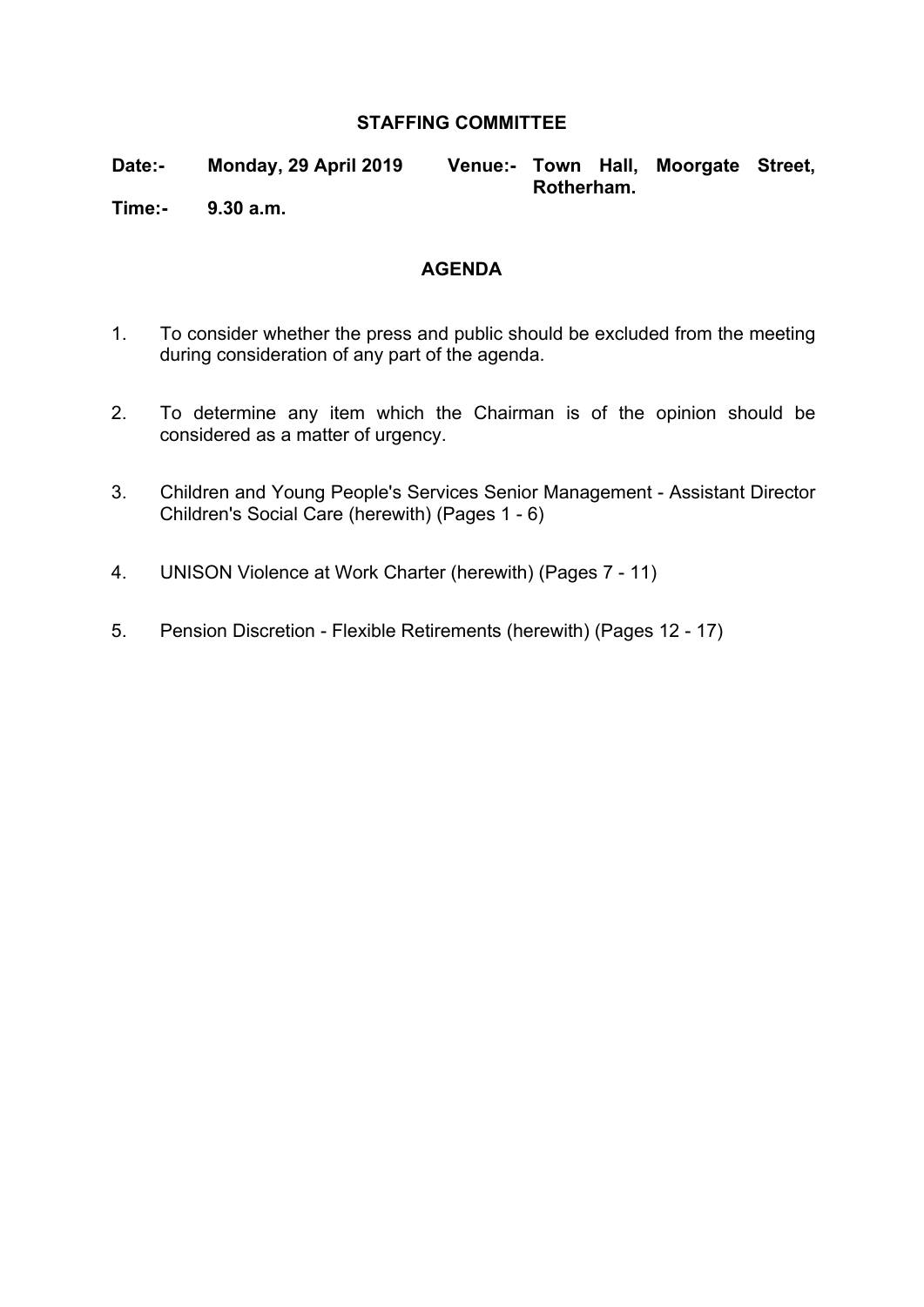

Public Report Staffing Committee

#### **Committee Name and Date of Committee Meeting**

Staffing Committee - 29<sup>th</sup> April, 2019

#### **Report Title**

Children and Young People's Services Senior Management – Assistant Director Children's Social Care

#### **Is this a Key Decision and has it been included on the Forward Plan?** No

**Strategic Director Approving Submission of the Report** Jon Stonehouse, Strategic Director of Children and Young People's Services

<span id="page-1-0"></span>**Report Author(s)** [Jon.stonehouse.@rotherham.gov.uk](mailto:Jon.stonehouse.@rotherham.gov.uk)

**Ward(s) Affected** None

#### **Report Summary**

This report provides detail of the:

Proposed creation of a new Assistant Director Children's Social Care post in Children and Young People's Services and salary level and the deletion of the Deputy Strategic Director post.

#### **Recommendations**

- 1. Recommend the creation of a new Assistant Director post in Children and Young People's Service and Salary Level
- 2. Deletion of the Deputy Strategic Director post from the establishment.
- 3. Agree the establishment of a member recruitment panel.

#### **List of Appendices Included**

Appendix 1 Salary Benchmarking

#### **Background Papers**

Previous Reports, Deputy Strategic Director. CYPS

Page **1** of **6**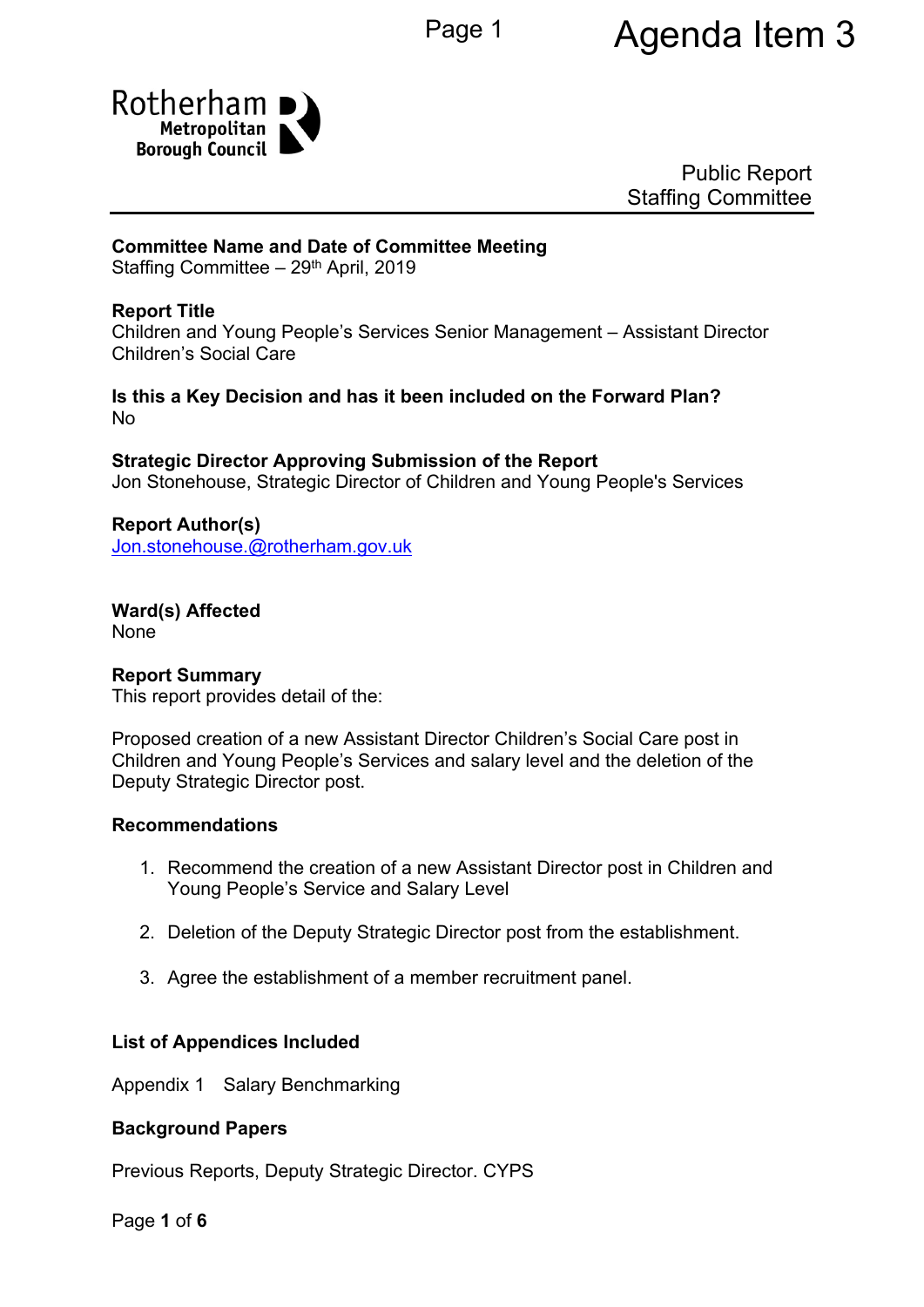**Consideration by any other Council Committee, Scrutiny or Advisory Panel** No

**Council Approval Required** No

**Exempt from the Press and Public** No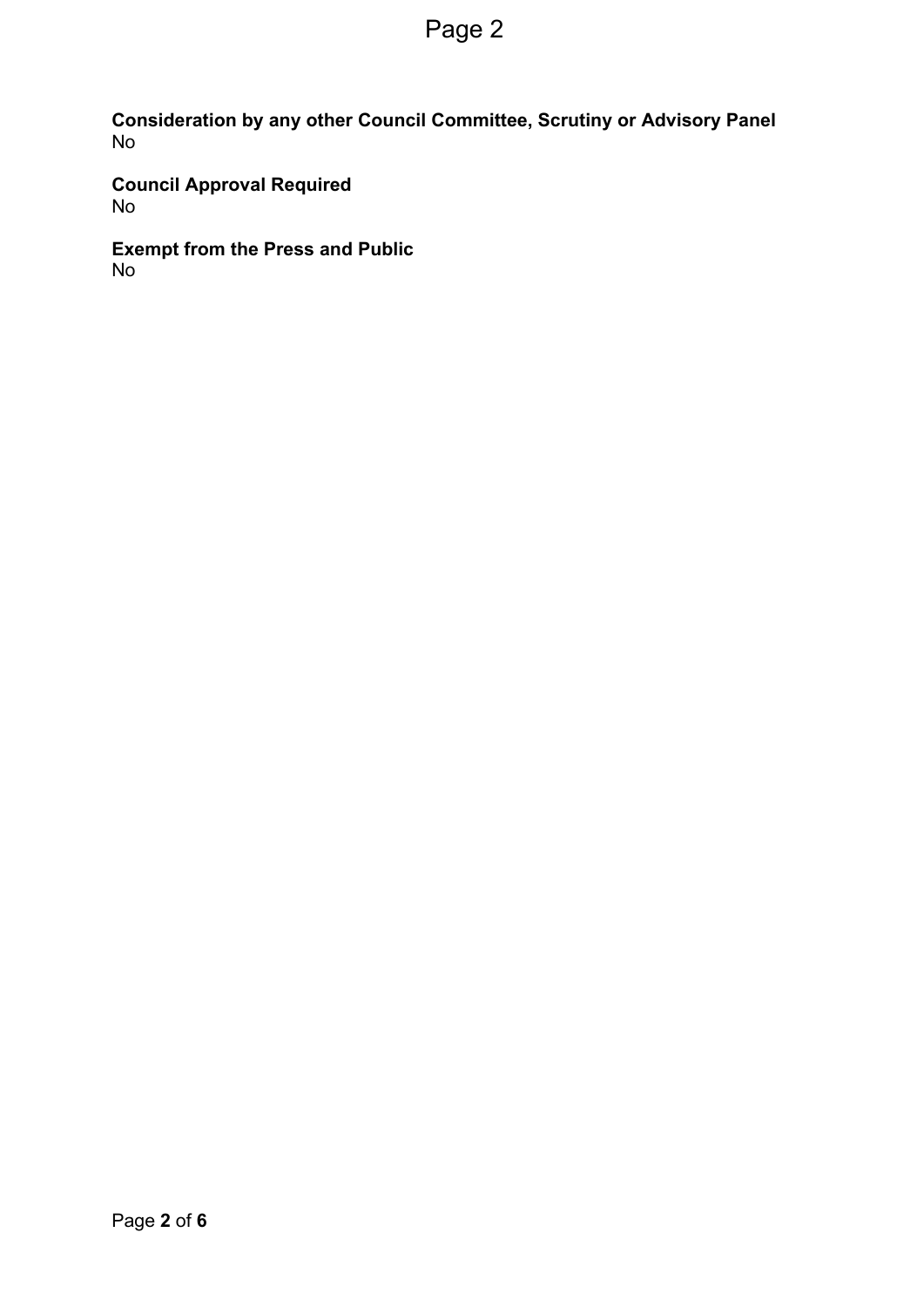Children and Young People's Services Senior Management – Assistant Director Children's Social Care

#### **1. Background**

#### **Assistant Director Children's Social Care**

- 1.1 A Deputy Strategic Director in CYPS was created as part of the response to intervention. Following the 'good' Ofsted judgement in 2018 and in line with most other Local Authorities it is proposed to delete the Deputy Director post and create an Assistant Director post which will have responsibility for all children's social care functions. These functions include: referral and assessment, child protection, safeguarding, looked after children and leaving care services. The post carries a range of statutory duties in relation to these functions including agency decision maker for fostering and adoption. Deputising for the Strategic Director will be undertaken as required and as appropriate by the Assistant Directors within CYPS.
- 1.2 Recent recruitment activity for senior managers has identified the challenge of recruiting suitably qualified and talented individuals in this specialist and critical area.
- 1.3 The salary proposed is at a level that is competitive with neighbouring Local Authorities and recognises the complexity of the role and of the local context.
- 1.4 Appendix 1 illustrates benchmarking of salaries for appointments in Children's Social Care. In light of salaries currently being offered and in order to attract suitably qualified and experienced candidates it is proposed that a salary level of £96k is offered for the new role. The Deputy Director post to be deleted attracts a basic salary of £125k and therefore this would represent a basic salary saving of £29k at 2019/20 pay levels.

#### **2. Key Issues**

2.1 The need to recruit suitably qualified and experienced Assistant Director Children's Social Care is essential for the Council to maintain and continue to develop the quality of services in this critical area

#### **3. Options considered and recommended proposal**

3.1 Given the imperative to appoint a suitably skilled and experienced professional it is felt that this proposal is appropriate.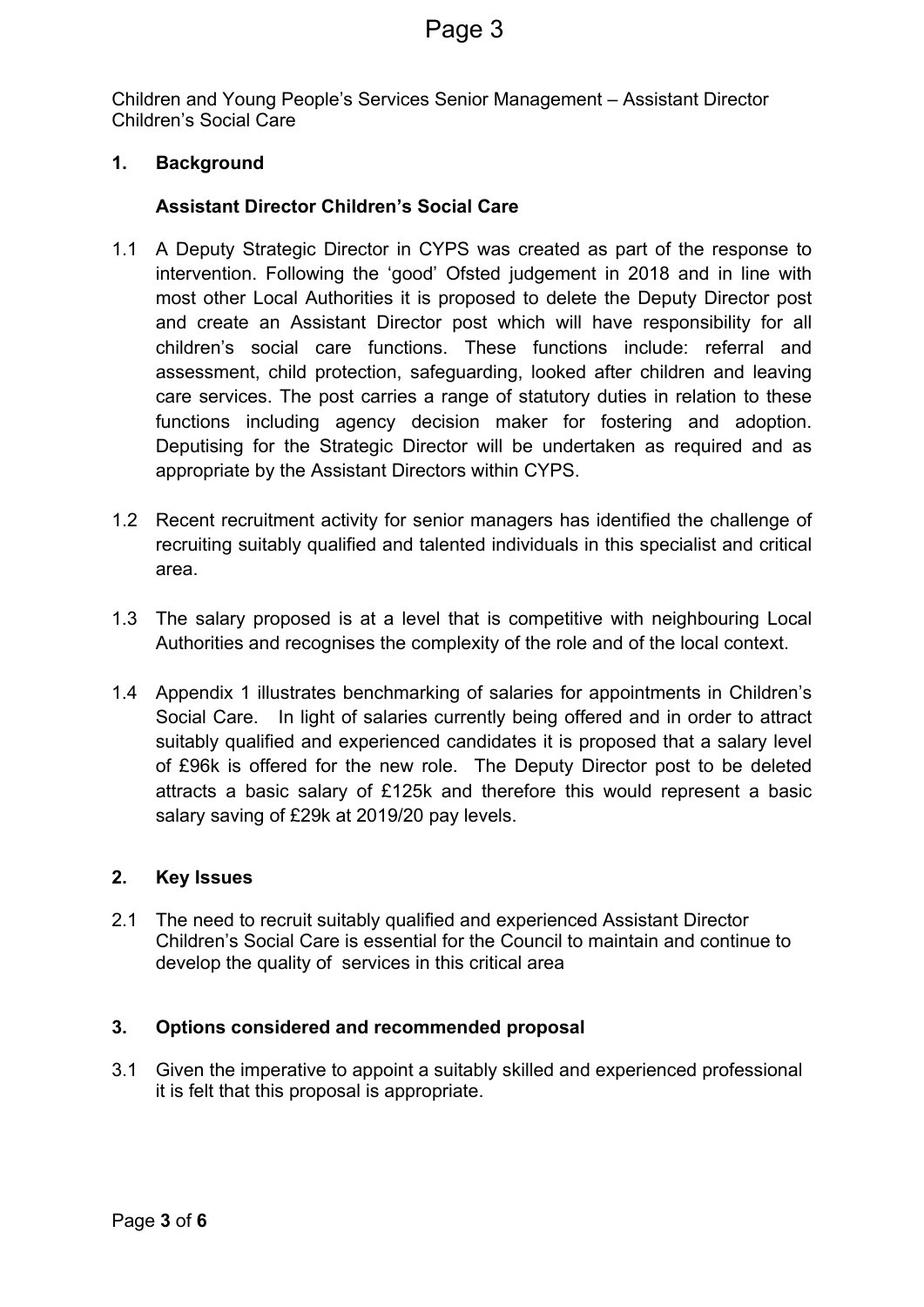#### **4. Consultation on proposal**

4.1 Consultation has taken place with the Deputy Leader of the Council and the Chief Executive.

#### **5. Timetable and Accountability for Implementing this Decision**

5.1 Recruitment will proceed subject to approval by the staffing committee.

#### **6. Financial and Procurement Advice and Implications (to be written by the relevant Head of Finance and the Head of Procurement on behalf of s151 Officer)**

- 6.1 The new Assistant Director post for Children's Social Care will have a salary of £96k, compared to the current Deputy Director post which has a salary of £125k. The salary will be subject to uplift for annual pay award agreements.
- 6.2 The budget saving on the basic salary between the two posts, at 2019/20 pay levels, would therefore be £29k. Taking on-costs for employer's national insurance and superannuation into account, the total cost saving would be £40k.
- 6.3 There are no direct procurement implications associated with this report.

#### **7. Legal Advice and Implications (to be written by Legal Officer on behalf of Assistant Director Legal Services)**

7.1 The Council's Pay Policy Statement requires any proposal to pay a salary in excess of £100,000 to be referred to Council for approval. The proposals in this report do not require this referral.

#### **8. Human Resources Advice and Implications**

- 8.1 The level of pay needs to take into account the reflecting nature of the work performed in critical areas and attract the most talented and experienced candidates whilst maintaining a competitive salary with neighbouring **Authorities**
- 8.2 Recruitment will be a Member appointment as per RMBC recruitment policies and procedures.

#### **9. Implications for Children and Young People and Vulnerable Adults**

9.1 A failure to appoint a suitably qualified and experienced Assistant Director would impact on the Council's key priority of ensuring that every child has the best start in life.

#### **10. Equalities and Human Rights Advice and Implications**

#### Page **4** of **6**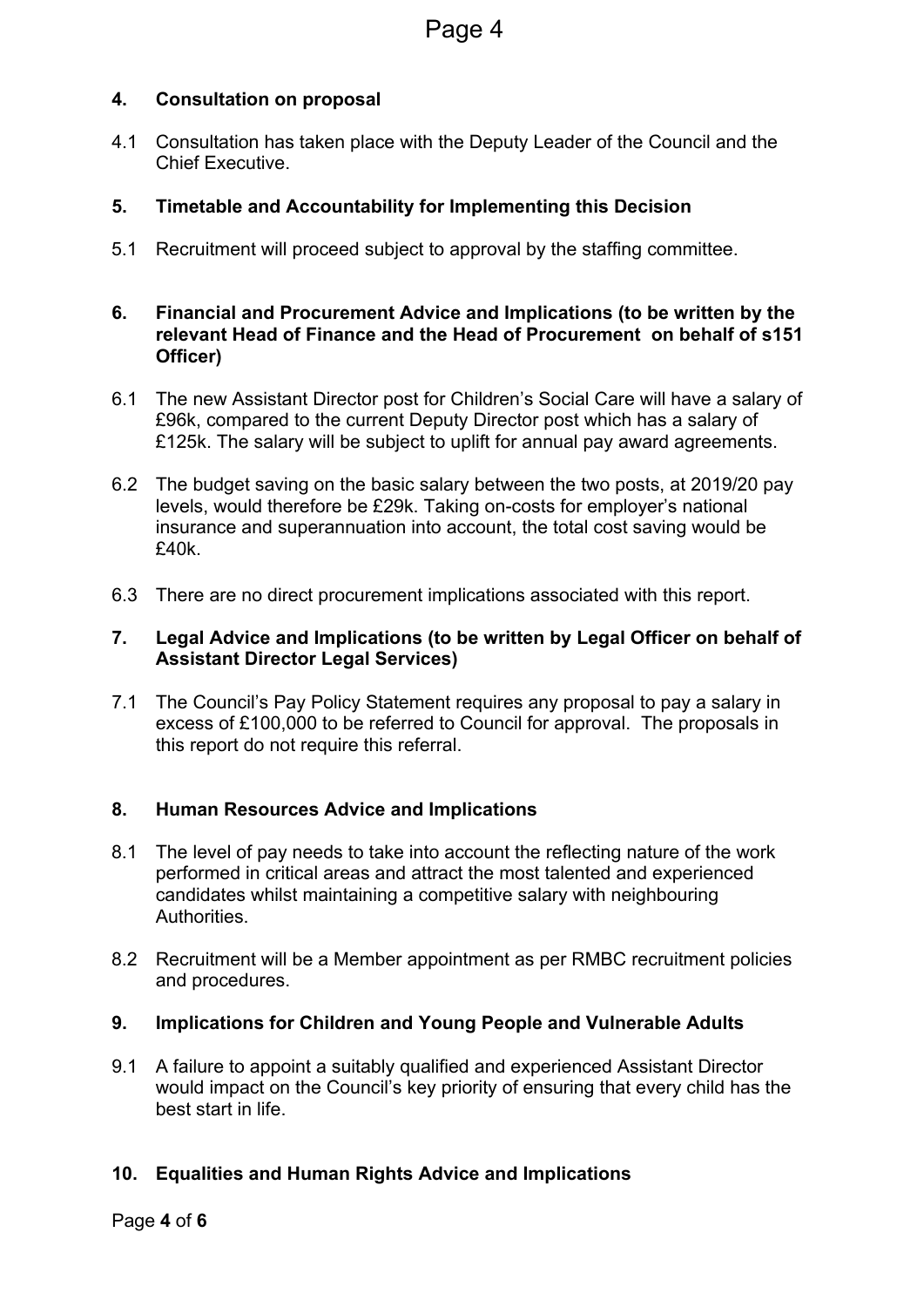10.1 None

#### **11. Implications for Partners**

11.1 None

#### **12. Risks and Mitigation**

12.1 The challenges faced by Rotherham's Children's Services and the challenging national recruitment climate in respect of senior professionals in this area poses risks in the ability to attract suitably qualified and experienced candidates.

#### **13. Accountable Officer(s)**

Jon Stonehouse, Strategic Director CYPS

Approvals obtained on behalf of:-

|                                             | <b>Named Officer</b> | Date                |
|---------------------------------------------|----------------------|---------------------|
| <b>Chief Executive</b>                      |                      | Click here to enter |
|                                             |                      | a date.             |
| Strategic Director of Finance &             | <b>Judith Badger</b> | 12/04/19            |
| <b>Customer Services</b>                    |                      |                     |
| (S.151 Officer)                             |                      |                     |
| <b>Assistant Director of Legal Services</b> | Named officer        | Click here to enter |
| (Monitoring Officer)                        |                      | a date.             |
| <b>Assistant Director of Human</b>          | Lee Mann             | 01/03/19            |
| Resources (if appropriate)                  |                      |                     |
| <b>Head of Human Resources</b>              | Amy Leech            | 01/03/19            |
| (if appropriate)                            |                      |                     |

*Report Author: [Jon.stonehouse.@rotherham.gov.uk](#page-1-0)* This report is published on the Council's [website.](https://moderngov.rotherham.gov.uk/ieDocHome.aspx?Categories=)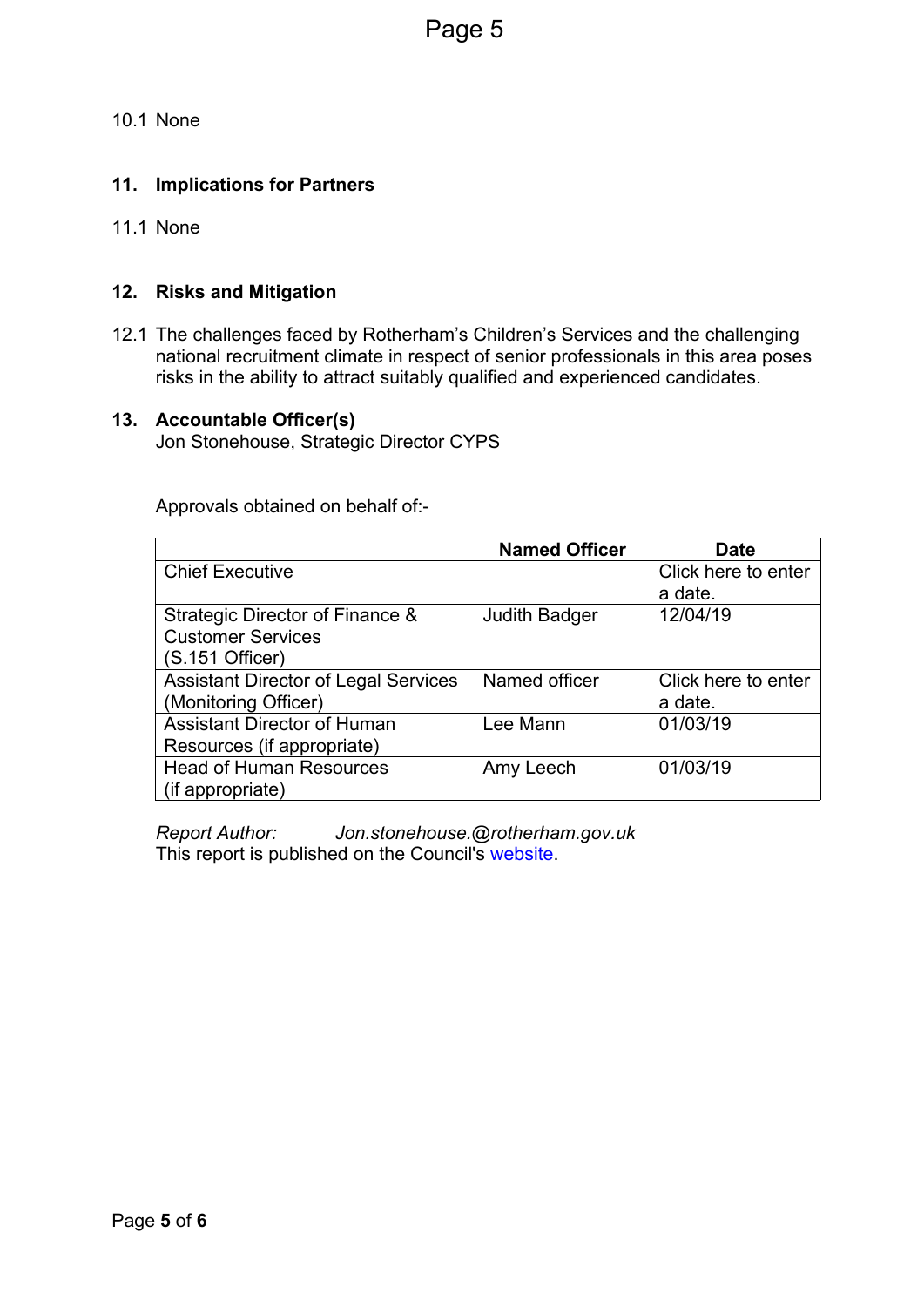### **Appendix 1**

### **Senior Children's Social Care Management Pay Levels January 2019**

| Organisation                         | <b>Comments</b>                      | <b>Salary</b> |
|--------------------------------------|--------------------------------------|---------------|
| <b>Barnsley Metropolitan Council</b> | <b>Reports to Executive Director</b> | £89,176       |
| <b>Sheffield City Council</b>        | <b>Reports to Strategic Director</b> | £95,000       |
| <b>Wakefield Council</b>             | <b>Reports to Strategic Director</b> | £93,396       |
| <b>Bradford Council</b>              | <b>Reports to Executive Director</b> | £98,422       |
| <b>Calderdale Council</b>            | <b>Reports to Strategic Director</b> | £95,512       |
| North Yorkshire Council              | <b>Reports to Strategic Director</b> | £91,658       |
| <b>Hull Council</b>                  | <b>Reports to Strategic Director</b> | £91,658       |
| <b>East Riding</b>                   | <b>Reports to Strategic Director</b> | £91,334       |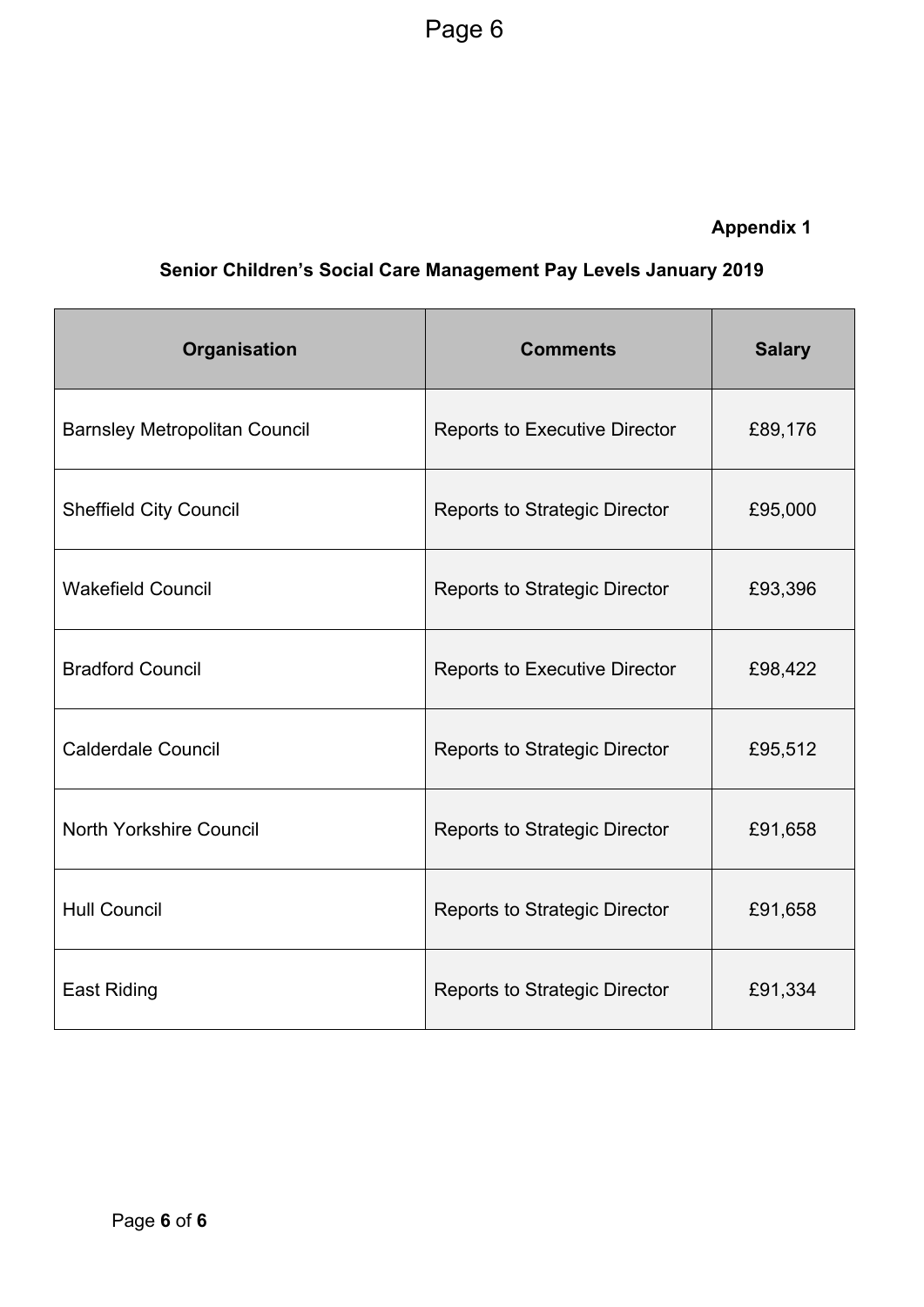# Page 7 **Agenda Item 4**



Public Report Staffing Committee

#### **Committee Name and Date of Committee Meeting**

Staffing Committee – 29 April 2019

#### **Report Title**

<span id="page-7-0"></span>Violence at Work Charter

#### **Is this a Key Decision and has it been included on the Forward Plan?** No

#### **Strategic Director Approving Submission of the Report**

Shokat Lal, Assistant Chief Executive

#### **Report Author(s)**

<span id="page-7-1"></span>Ian Henderson Senior Employee Relations Officer 01709 822467 or ian.henderson@rotherham.gov.uk

#### **Ward(s) Affected**

None

#### **Report Summary**

This report provides detail of UNISON's Violence at Work Charter. The Charter sets out measures that UNISON would like employers to put in place to prevent people that they are responsible for from being assaulted as they carry out their work.

#### **Recommendations**

- 1. That Staffing Committee recommend to Council that the authority be a signatory to UNISON's Violence at Work Charter.
- 2. Staffing Committee are asked to note how the Council currently meets the aims of the Charter

**List of Appendices Included** None

**Background Papers**

UNISON Violence at Work Charter

#### **Consideration by any other Council Committee, Scrutiny or Advisory Panel** None

## **Council Approval Required**

No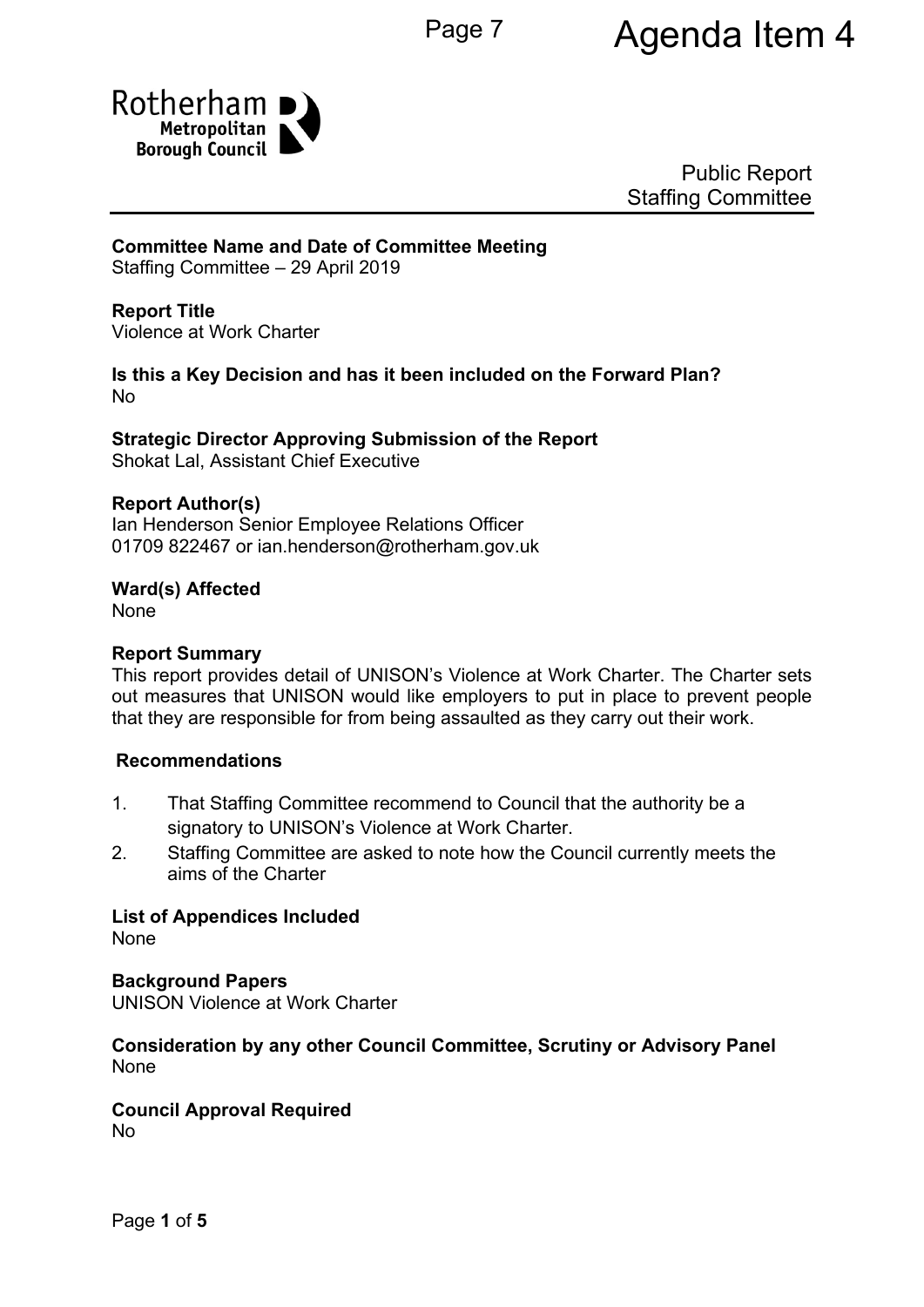**Exempt from the Press and Public** No

#### **[Violence](#page-7-0) at Work Charter**

#### **1. Background**

- 1.1 In 2015 UNISON surveyed its members and found that 48% of those working in the community and voluntary sector had experienced an incident of violence or aggression at work in the previous two years, whilst 27% felt threatened by violence or aggression at work.
- 1.2 Incidents included staff being physically or verbally abused, being punched, pushed and kicked, threatened with weapons and held against their will.
- 1.3 In common with the Health and Safety Executive, UNISON defines violence at work as "any incident in which an employee is abused, threatened or assaulted in circumstances relating to their work".
- 1.4 UNISON wants to work with employers to put in place a basic level of monitoring, support, safeguards and training.
- 1.5 To qualify for the UNISON Violence at Work Charter mark, employers must meet ten standards. It should be noted that the Council's current practices are in line with the key principles of the Charter and are covered by the Health & Safety Policy (referenced in **bold** text):
	- 1. The employer has a written violence and aggression at work policy which is available to all staff **(published on intranet and forms part of induction process)**. The policy should also cover lone working **(point 3.19)**
	- 2. Responsibility for implementing these policies lies with a senior manager **(section 1 and 2)**
	- 3. Measures are taken to prevent staff working in isolated buildings, offices or other work areas on or off site
	- 4. Staff are encouraged to report all violent incidents and they are told how to do this **(section 3.1, 3.28 and intranet pages)**
	- 5. The employer collects and monitors data on violent incidents on a regular and ongoing basis **(2.9 and 2.10)**
	- 6. Where they are in place, union safety reps are able to access this data and are consulted on solutions to issues relating to violence in the workplace **(2.11)**
	- 7. Thorough risk assessments are conducted for staff placed in vulnerable situations **(3.27 and 4.0)**
	- 8. The employer has in place support pathways for staff who are victims of violence at work, so that they know where to turn for advice and support **(Health & Safety Team, Employee Assistance Programme)**
	- 9. Training to ensure staff are aware of the appropriate way to deal with threatening situations **(3.35)**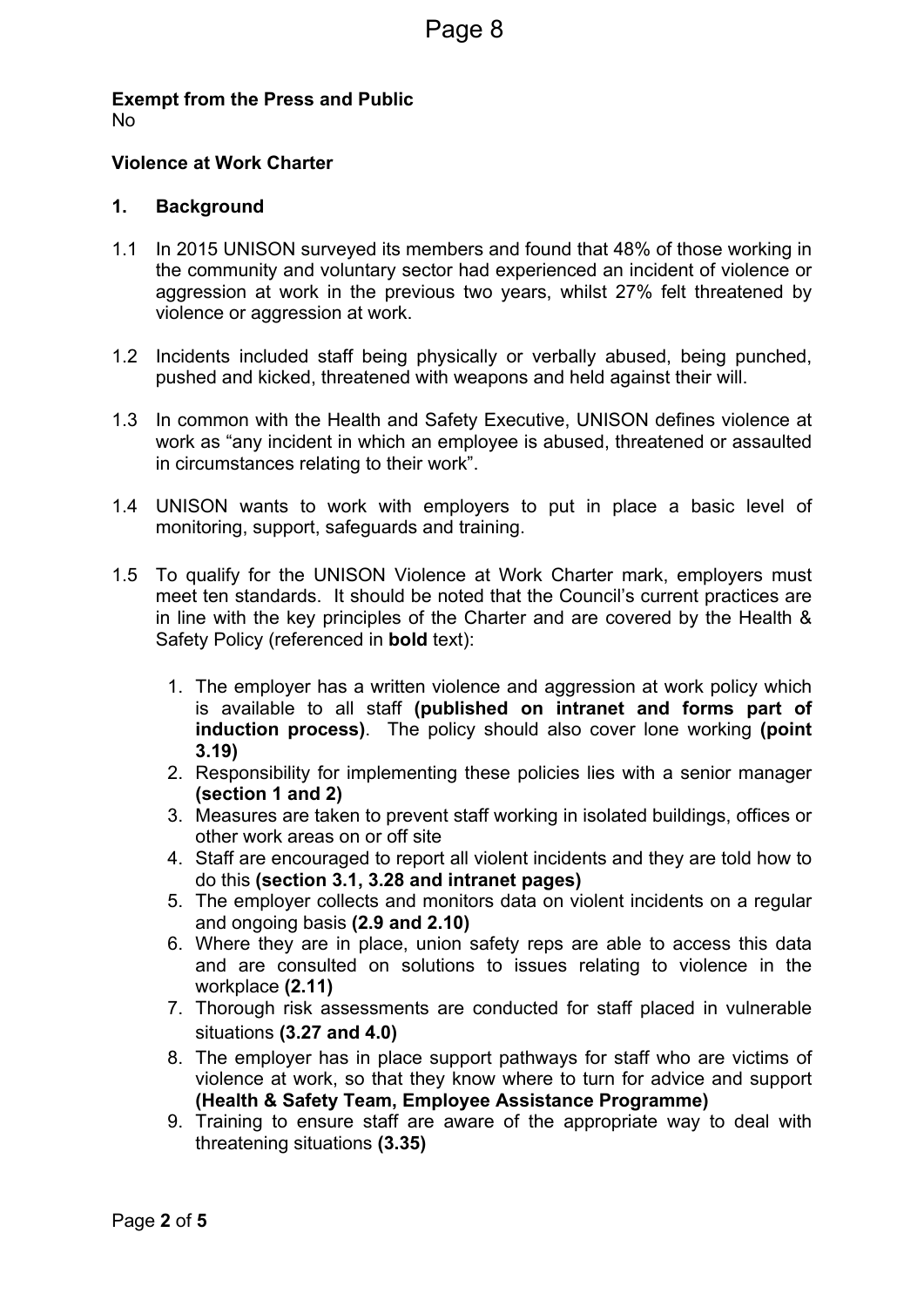10.Where appropriate, independent counselling services are available to staff who are the victims of violence at work **(Employee Assistance Programme)**

#### **2. Key Issues**

- 2.1 As part of highlighting the Charter there is one minor point where Council practice doesn't appear to fully conform:
	- Measures are taken to prevent staff working in isolated buildings, offices or other work areas on or off site
- 2.2 Council policy states that no employees will be expected to carry out any activity, which poses an unacceptable risk either to themselves or to other persons **(3.42)** and includes lone working protocols. Managers are required to undertake risk assessments to ensure that appropriate precautions are in place to protect employees and others.

#### **3. Options considered and recommended proposal**

- 3.1 Not to adopt the Charter.
- 3.2 The recommended option is to adopt the Charter at Council. The first point of the Charter includes lone working, which appears at odds to the third point highlighted in point 2.1 above. However, Council policy allows for appropriate assessment of risks for lone working, including mitigating any specific risks associated with 'working in isolated buildings, offices or other areas on or off site'.

#### **4. Consultation on proposal**

- 4.1 Consultation has been undertaken with Cllr Alam who supports the adoption of the Charter.
- **5. Timetable and Accountability for Implementing this Decision**
- 5.1 There is no set timescale for implementation. The Council already operates in the spirit of the Charter so there would be no change to existing policy or implications for agreeing to adopt.

#### **6. Financial and Procurement Advice and Implications (to be written by the relevant Head of Finance and the Head of Procurement on behalf of s151 Officer)**

- 6.1 There are no financial implications.
- 6.2 There are no direct procurement implications associated with this report.
- **7. Legal Advice and Implications (to be written by Legal Officer on behalf of Assistant Director Legal Services)**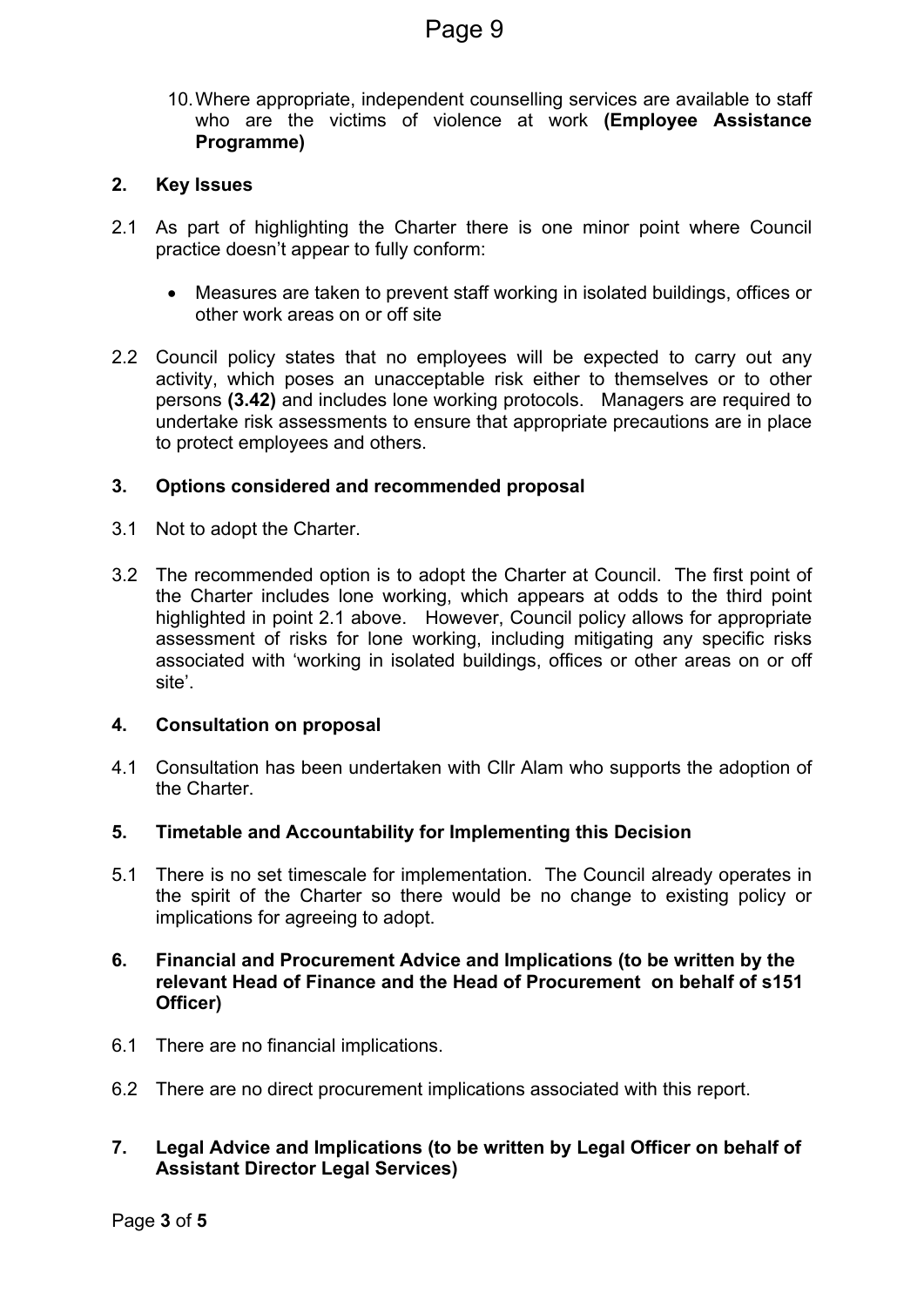7.1 There are no direct legal implications from this report. The Charter would help facilitate RMBCs duty to provide a safe working environment for its employees.

#### **8. Human Resources Advice and Implications**

8.1 The Charter supports the standards of Health and Safety operated by the Council to protect employees.

#### **9. Implications for Children and Young People and Vulnerable Adults**

9.1 The Charter would apply to all employees across the Council.

#### **10. Equalities and Human Rights Advice and Implications**

- 10.1 In making any decision the Council is required to have due regard to its equalities duties and in particular with respect to the Equality Act 2010, section 149, part 11 of the public sector duty:
	- a) eliminate discrimination, harassment, victimisation and eliminate any other conduct that is prohibited by or under the Act,
	- b) advance equality of opportunity between persons who are a protected characteristics and persons who do not share it and to
	- c) foster good relations between persons who share a relevant protected characteristic and persons who do not share it.
- 10.2 The recommendation before the Council will not have any adverse impact on anyone with one or more protected characteristics, namely age, disability, gender reassignment, pregnancy and maternity, race, religion or belief, sex and sexual orientation

#### **11. Implications for Partners**

11.1 There are no implications for Partners.

#### **12. Risks and Mitigation**

12.1 There is no risk associated in adopting the Charter.

#### **13. Accountable Officer(s)**

Shokat Lal Assistant Chief Executive Lee Mann Assistant Director Human Resources

Approvals obtained on behalf of:-

|                                 | <b>Named Officer</b> | <b>Date</b>         |
|---------------------------------|----------------------|---------------------|
| Chief Executive                 |                      | Click here to enter |
|                                 |                      | a date.             |
| Strategic Director of Finance & | Judith Badger        | 12/04/19            |
| <b>Customer Services</b>        |                      |                     |
| $(S.151$ Officer)               |                      |                     |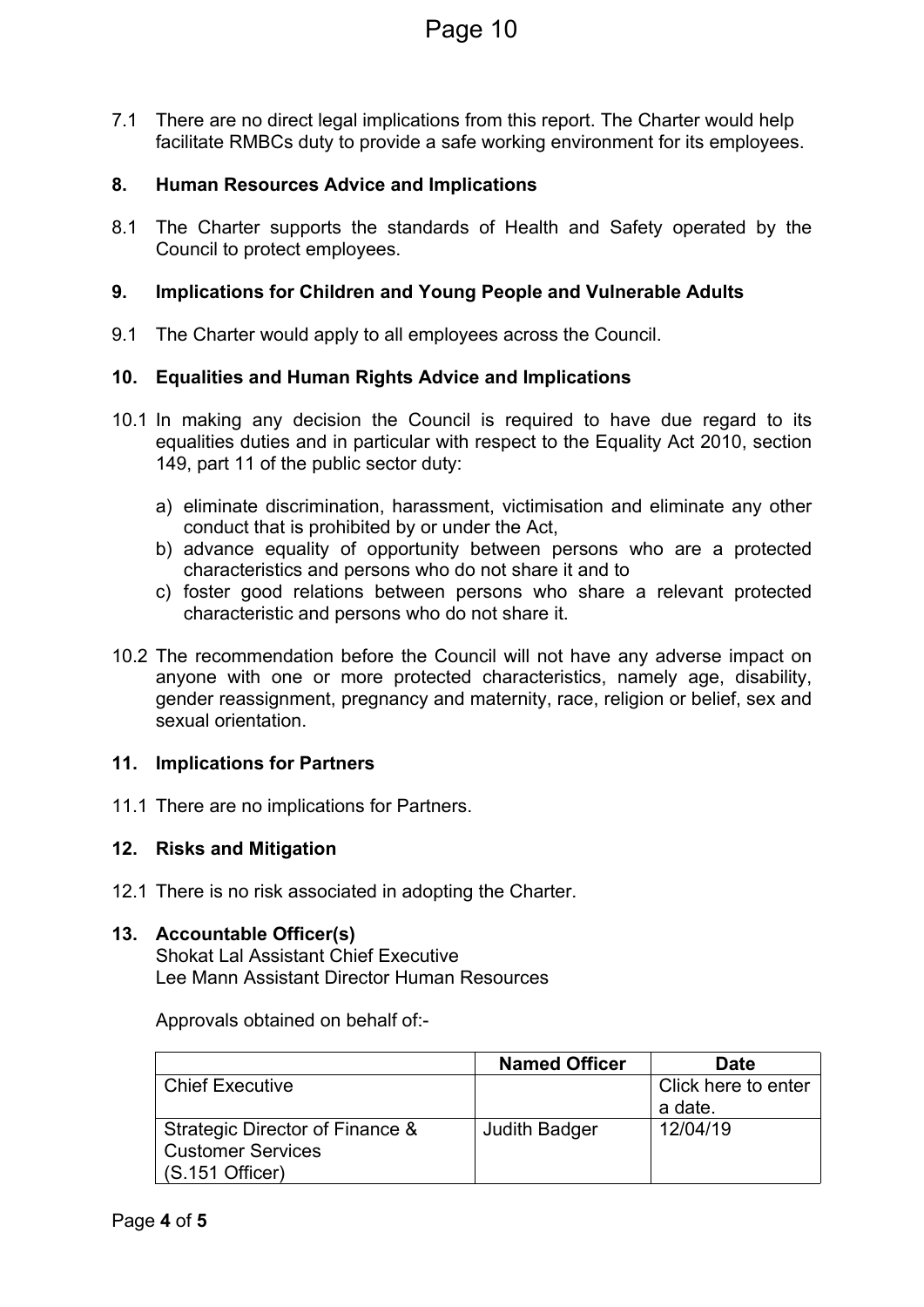| <b>Assistant Director of Legal Services</b><br>(Monitoring Officer) | Named officer | Click here to enter<br>$\perp$ a date. |
|---------------------------------------------------------------------|---------------|----------------------------------------|
| <b>Assistant Director of Human</b>                                  |               | Click here to enter                    |
| Resources (if appropriate)                                          |               | $\perp$ a date.                        |

#### *Report Author: Ian Henderson Senior Employee Relations OfficerIan [Henderson](#page-7-1) Senior Employee Relations [Officer](#page-7-1)*

*01709 822467* or [ian.henderson@rotherham.gov.uk](#page-7-1) This report is published on the Council's [website.](https://moderngov.rotherham.gov.uk/ieDocHome.aspx?Categories=)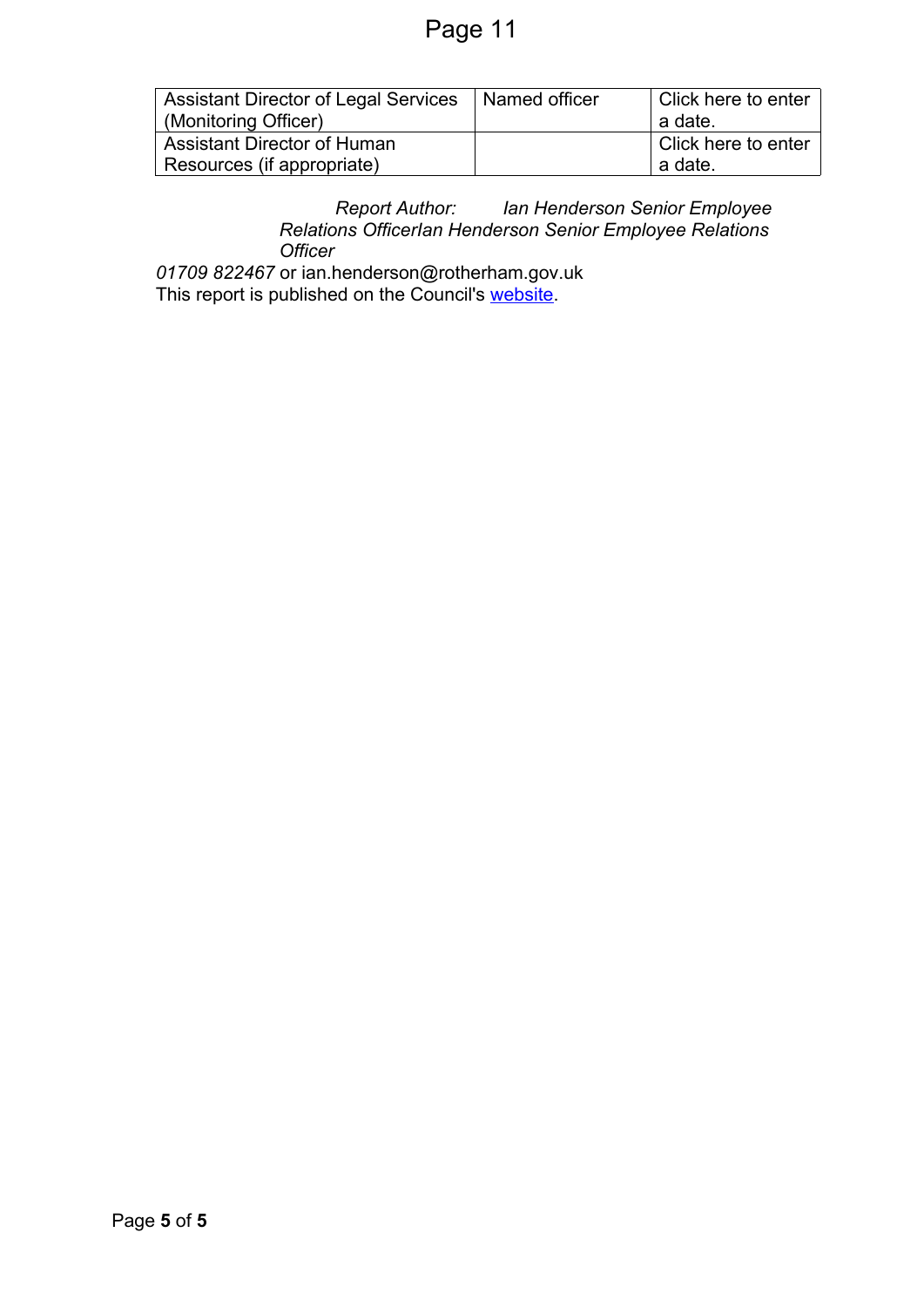# Page 12 **Agenda Item 5**



Public Report Staffing Committee

#### **Committee Name and Date of Committee Meeting**

Staffing Committee – 29 April 2019

#### **Report Title**

Pension Discretion – Flexible Retirement

#### **Is this a Key Decision and has it been included on the Forward Plan?** No

**Strategic Director Approving Submission of the Report** Shokat Lal, Assistant Chief Executive

### **Report Author(s)**

Ian Henderson, Senior Employee Relations Officer 01709 822467 or ian.henderson@rotherham.gov.uk

#### **Ward(s) Affected**

None

#### **Report Summary**

This report provides an overview of the pension discretion set by the Council in relation to flexible retirement and options for review.

#### **Recommendations**

- 1. That the Council's discretion is amended to mirror the Local Government Pension Regulations.
- *2.* That the revised discretion is applied based on consideration of the following criteria:
	- Any reduction in working hours or salary must be permanent;
	- The reduction in hours or reduction in responsibility allowing the member to be paid a reduced salary must not impact upon the organisation's ability to carry out its business efficiently and effectively;
	- The individual flexible retirement concerned must support the organisation's overall business plan and strategy;
	- Any costs associated with flexible retirement must be funded within the overall service budget.

#### **List of Appendices Included**

None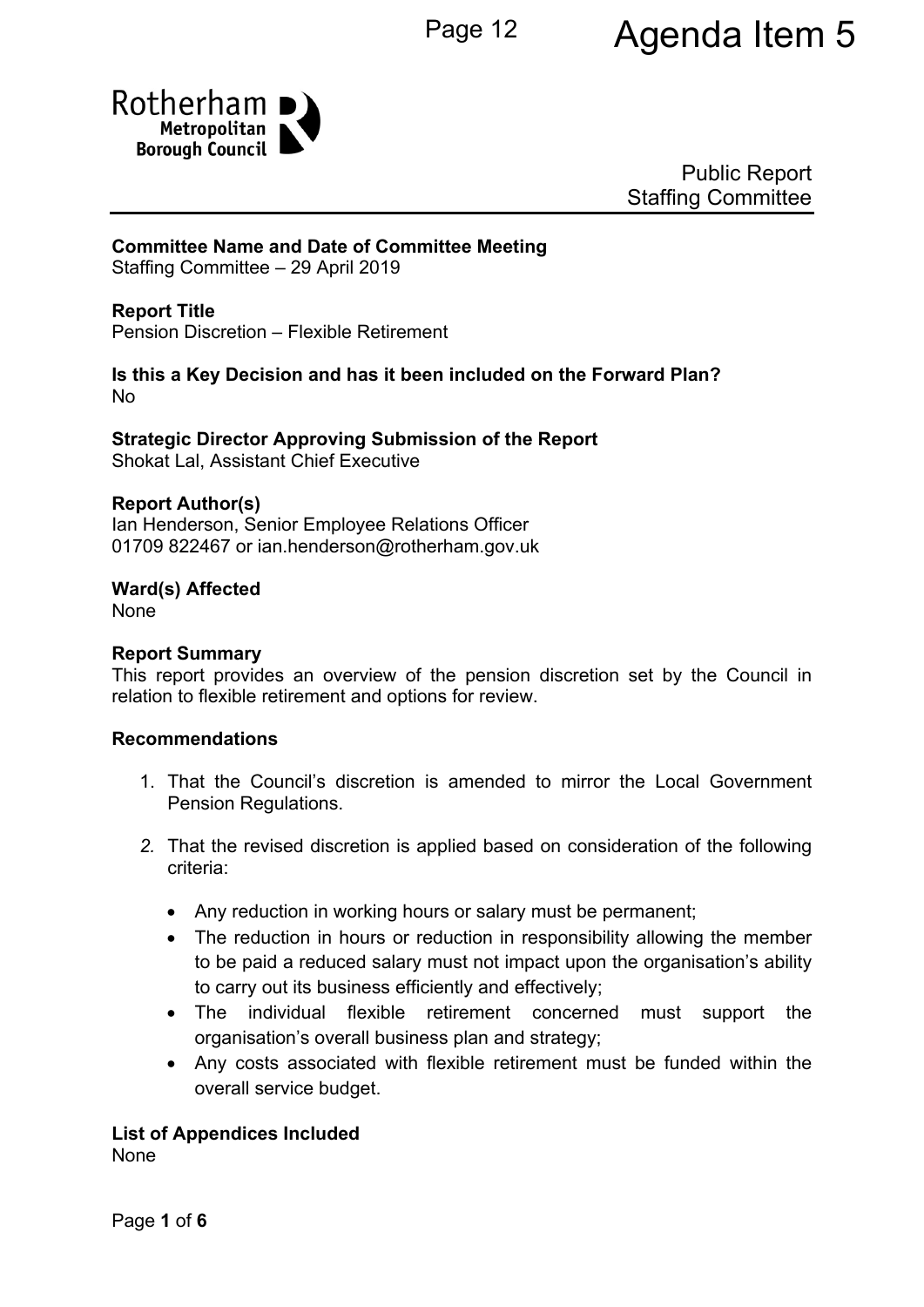#### **Background Papers**

Local Government Pension Scheme (LGPS) Regulations 2014 The Council's Statement of LGPS Discretionary Policies

**Consideration by any other Council Committee, Scrutiny or Advisory Panel** No

**Council Approval Required** No

**Exempt from the Press and Public** No

#### **Pension Discretion – Flexible Retirement**

#### **1. Background**

- 1.1 The Council is required by the 2014 Local Government Pension Scheme Regulations to publish its policies in relation to how it will exercise its discretionary powers under those regulations. One of these discretions, Regulation 30 (6) relates to flexible retirement.
- 1.2 Regulation 30 (6) states that *"An active member who has attained the age of 55 or over who reduces working hours or grade of an employment may, with the scheme employer's consent, elect to receive immediate payment of all or part of the retirement pension to which that member would be entitled in respect of that employment if that member were not an employee in local government service on the date of the reduction in hours of grade, adjusted by the amount shown as appropriate in actuarial guidance issued by the Secretary of State."*
- 1.3 RMBC's Flexible Retirement Policy states that applications will only be considered for 'significant' permanent contractual reductions to either grade or weekly contractual hours. In the policy 'significant' is defined as a change by which budget savings, or 'vacated' hours/position would enable the recruitment of a suitable replacement to maintain service delivery. The policy goes on to state that such reductions *would be in the region* of at least 40% of hours so that alternative resourcing options could be explored.
- 1.4 However, this definition is tightened in the associated Frequently Asked Questions document and subsequent application of the policy. The FAQs state applicants must be 55 years or over, a member of the pension scheme and apply for a 'significant' reduction to your current contract. A 'significant' reduction would be at least 40% of the hours you currently work. Subsequently, all applications have required a 40% reduction in their contracted hours in order to be considered.
- 1.5 The full criteria by which applications are currently assessed is set out below:
	- Any reduction in working hours or salary must be permanent;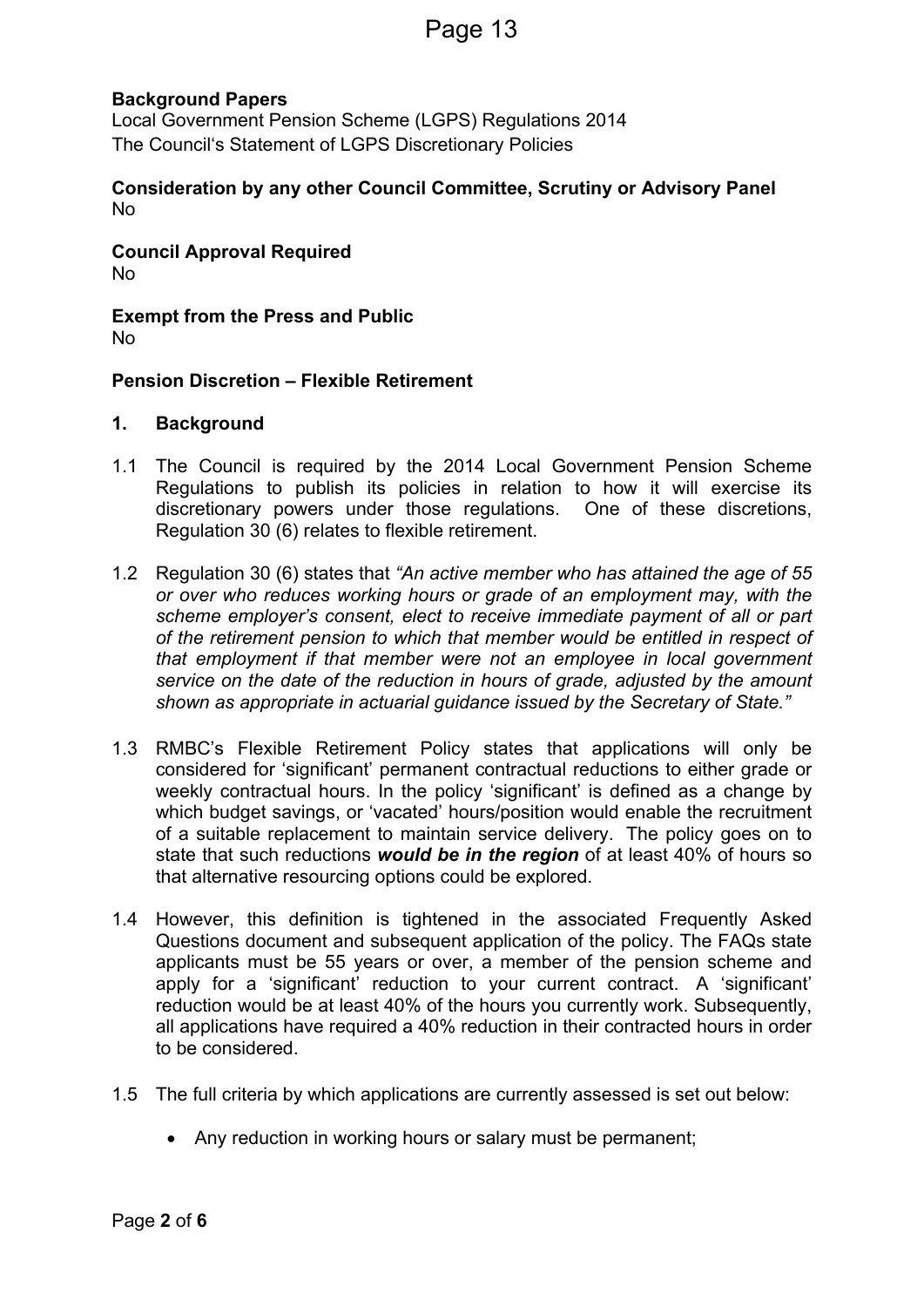- Any reduction in working hours or salary must be at least 40% of those hours or that salary being worked or earned immediately prior to the member's flexible retirement;
- The reduction in hours or reduction in responsibility allowing the member to be paid a reduced salary must not impact upon the organisation's ability to carry out its business efficiently and effectively;
- The individual flexible retirement concerned must support the organisation's overall business plan and strategy.
- 1.6 Applications are considered based on a case by case basis in accordance with the current policy, requiring the case to meet service need and where a cost is involved that the cost is covered by the reduction in hours/grade.

#### **2. Key Issues**

- 2.1 Almost half the Council's workforce is over 50 years of age and in line with national trends employees are choosing to work into later life. An increasing number of employees have reached or are approaching the age at which they can access their pension entitlement.
- 2.2 Employees can access their pension by either ending their employment with the Council or by agreement to flexibly retire. Flexible retirements allow the Council to retain the knowledge and skills within the authority and help succession planning and business continuity.
- 2.3 The current requirement for a 40% reduction does not always support business requirements, with requests being unable to be supported by management. An example is where an employee currently works standard contractual hours of 37 hours per week across 5 days, the policy requires them to reduce by 14.8 hours (2 days). Where requests are supported it can cause recruitment difficulties for a 2 day replacement or it can lead to rejection of the request because this impacts adversely on business need.
- 2.4 Alongside the potential benefits of flexible retirement to both the authority and the individual, cost control and reduction has become increasingly important in recent years. The current policy prevents services maximising the benefits to be gained from changes in business practice and technology. If employees were allowed to reduce their working hours by less than 40% (2 days in most cases) in circumstances where a smaller reduction could enable changes in roles and structures without requiring the reduced hours to be filled, this would provide greater organisational flexibility, could deliver cost savings to the service and prevent or reduce compulsory job losses elsewhere in the service.
- 2.5 Benchmarking in the South Yorkshire region shows that Barnsley Council, Hallam University and AMEY have set the requirement to 20% and that the Probation Service has set to a minimum 1 hour reduction.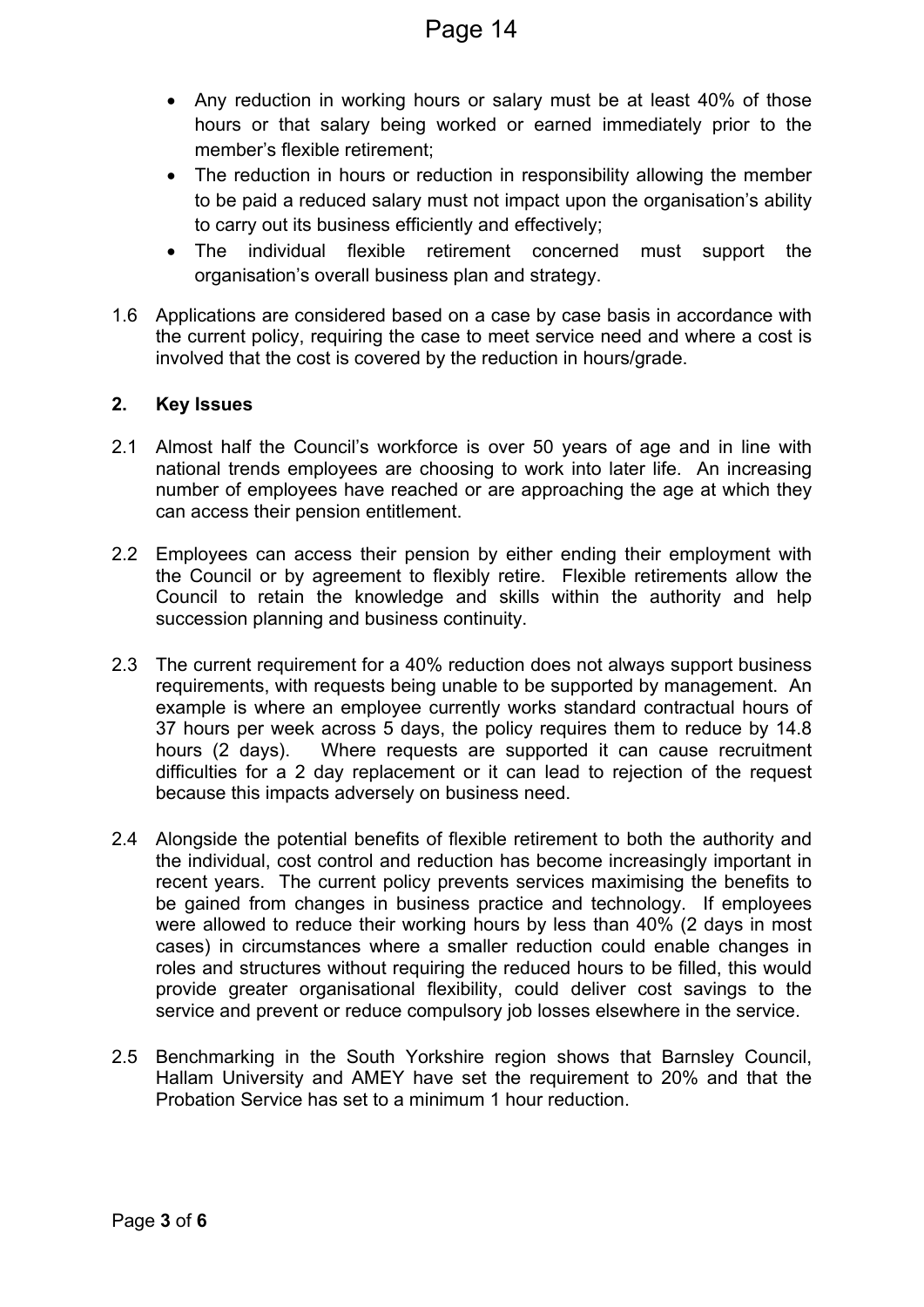#### **3. Options considered and recommended proposal**

- 3.1 Option 1 Maintain current arrangements which have been in place for a number of years.
- 3.2 Option 2 Adopt a minimum 50% reduction so services are left with half a post to recruit to.
- 3.3 Option 3 Adopt a minimum 20% reduction where services are able to absorb the 1 day loss and are not allowed to backfill.
- 3.4 Option 4 Amend the discretion in line with the Local Government Pension Regulation.
- 3.5 In order to allow services the most flexibility when it comes to service need, Option 4 is recommended - that the discretion is aligned to the Local Government Pension Regulations. The business case aspect of the application for any costs associated with the request would still be dependent on those costs being covered by the reduction in salary costs.

#### **4. Consultation on proposal**

- 4.1 Consultation has taken place with the Council's Section 151 Officer, Assistant Chief Executive and Assistant Director Human Resources who all support the proposal.
- 4.2 Trade Union colleagues have been consulted and feedback has been positive.

#### **5. Timetable and Accountability for Implementing this Decision**

- 5.1 Any change to the pension discretion has to be published 90 days prior to coming into effect.
- 5.2 It is envisaged that the change will become effective from 1<sup>st</sup> September 2019

#### **6. Financial and Procurement Advice and Implications (to be written by the relevant Head of Finance and the Head of Procurement on behalf of s151 Officer)**

- 6.1 On the basis that the Council does not agree to waive any actuarial reductions in pensions that are applicable, flexible retirement is generally cost neutral. The Pensions Authority advises that there are, however, some cases where protections under the 85 year rule could result in the Council incurring costs for flexible retirements granted to staff under the age of 60. In order to avoid such situations the Council would need to request estimates from the Pensions Authority on a case by case basis.
- 6.2 Should the Council choose to permit the waiving of actuarial reductions in its flexible retirement policy there will be cost implications for the Council as it would be required to make a contribution to the Pension Fund to cover the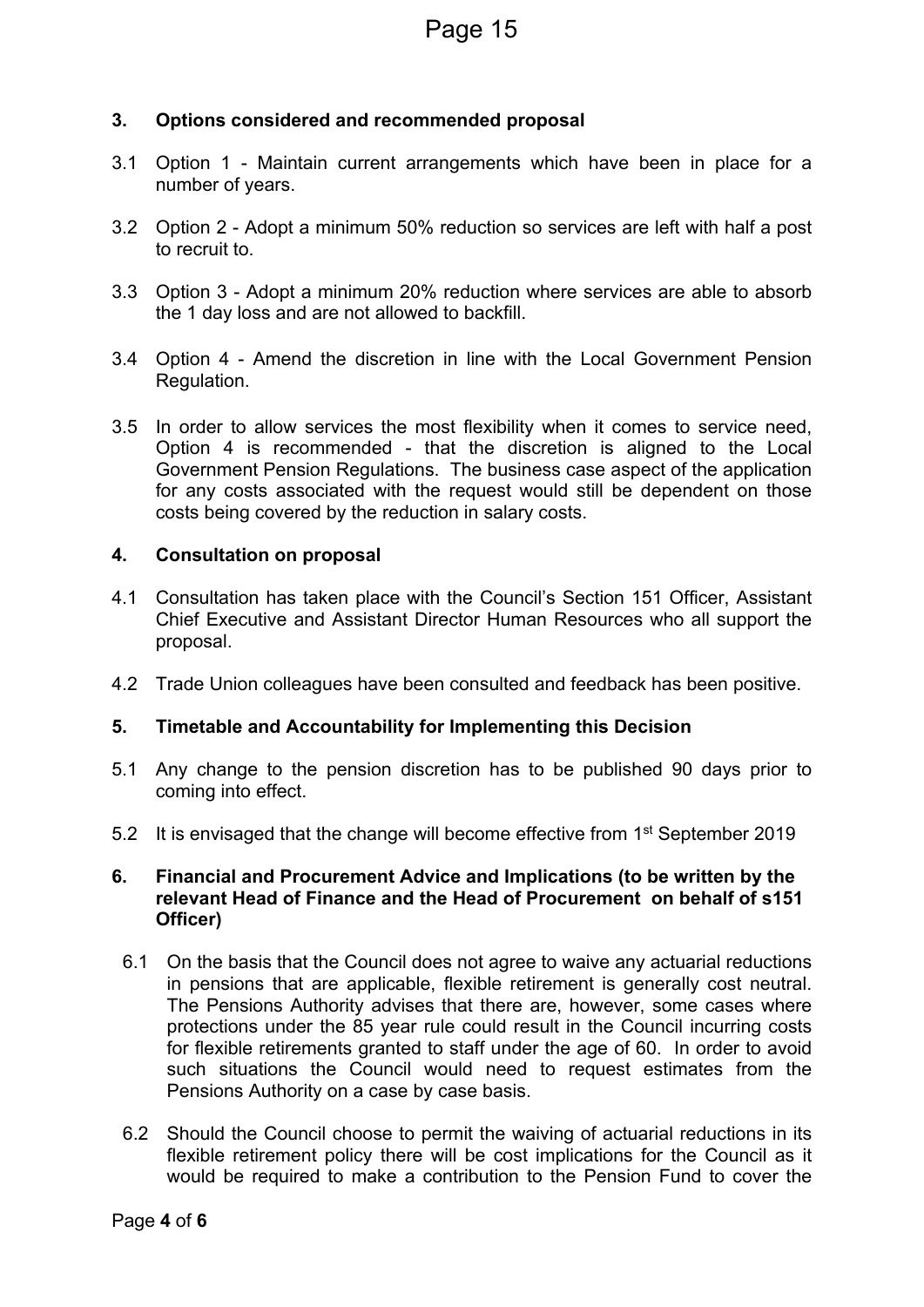pension strain. Again, this cost would need to be assessed on an individual basis.

- 6.3 It is unlikely that any increase in the number of flexible retirements agreed following the proposed change to the Council's policy would be sufficient to affect the pensions fund actuarial valuation.
- 6.4 There are no direct procurement implications associated with this report.

#### **7. Legal Advice and Implications (to be written by Legal Officer on behalf of Assistant Director Legal Services)**

- 7.1 Relevant legislation is Local Government Pension Scheme Regulations 2013
- 7.2 By aligning the discretion with the regulations RMBC has more flexibility in dealing with service needs.
- 7.3 Consideration needs to be given as to allow employees the right of appeal if their request is rejected. Legal recommendation is that employees should have the right to appeal in the interests of fairness.

#### **8. Human Resources Advice and Implications**

8.1 Changes to the discretion would assist with retaining skills and knowledge for longer periods to facilitate better succession planning and act as a motivator to employees who want to access their pension benefits but would be rejected on the needs of the service.

#### **9. Implications for Children and Young People and Vulnerable Adults**

9.1 The proposal would affect employees in all Directorates wishing to apply for flexible retirement.

#### **10. Equalities and Human Rights Advice and Implications**

- 10.1 In making any decision the Council is required to have due regard to its equalities duties and in particular with respect to the Equality Act 2010, section 149, part 11 of the public sector duty:
	- a) eliminate discrimination, harassment, victimisation and eliminate any other conduct that is prohibited by or under the Act,
	- b) advance equality of opportunity between persons who are a protected characteristics and persons who do not share it and to
	- c) foster good relations between persons who share a relevant protected characteristic and persons who do not share it.
- 10.2 The recommendation will not have any adverse impact on anyone with one or more protected characteristics, namely age, disability, gender reassignment, pregnancy and maternity, race, religion or belief, sex and sexual orientation.